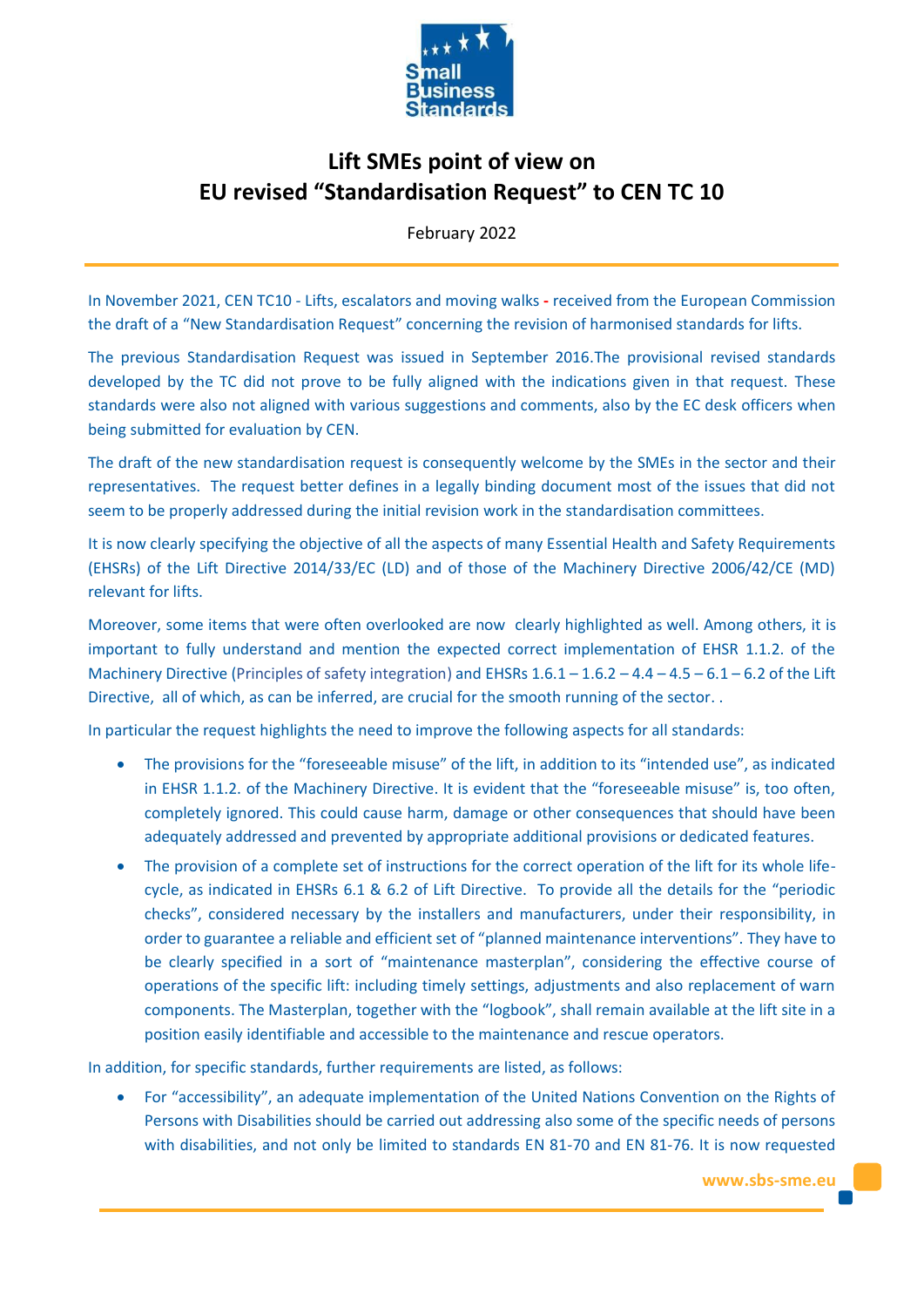that also other standards for lifts (such as EN 81-20; EN 81-21, EN 81-22) shall include provisions covering different aspects of accessibility of lifts based on the "Design-for-All approach", as indicated in EHSRs 1.6.1 & 1.6.2 of the Lifts Directive (LD). The objective is to ensure barrier-free and easy access and use of lifts to all users, by applying functional requirements that consider the various sensory abilities of users, including those with disabilities, and the way in which persons with different types of disability can interact with the lift.

• For the "two-way means of communication", it is also required the implementation of the "Designfor-all approach" in the standard EN 81-28. It has to be noted that the application of those functional requirements that take into account various types and levels of sensory abilities would require more sophisticated features for both the device in the lift car and the connected one in the relevant call centre.

The roadmap of this draft standardisation request includes some discussions between the European Commission and CEN for the agreement on the various details, in addition to consultation of other stakeholder organisation such as SBS, in line with EU rules.

Among some of the parties involved, there is the awareness that there may be a strong resistance within CEN to accept some of the above-mentioned issues that are extremely important for lift SMEs, and so have to be fully supported and urgently implemented.

In fact, it is already known in the lift sector that all such above mentioned issues are already fully implemented in other parts of the world, specifically in the North American markets: some of them since very recently, others for over 20 years ago.

The lift sector and its SMEs should be confident that the EU Commission and the CEN representatives, appropriately setting aside corporative interests, manage to find the only acceptable agreement capable to bring our European standards for lifts to the state of the art nowadays recognised in the most developed countries of the world. This would be the only way to confirm the leadership of Europe in the support of "Free Competition" and of "the Citizens' Rights", so often mentioned in many other occasions.

SBS and EFESME, working together for many years to protect European SMEs in the lift industry, will continue to follow this topic with interest and attention, in order to be able to intervene in the appropriate and necessary manner, and will keep all readers informed about any further development of this "New Standardisation Request".

Small Business Standards (SBS) is the European association representing and supporting small and medium-sized companies (SMEs) in the standardisation process, both at European and international levels.

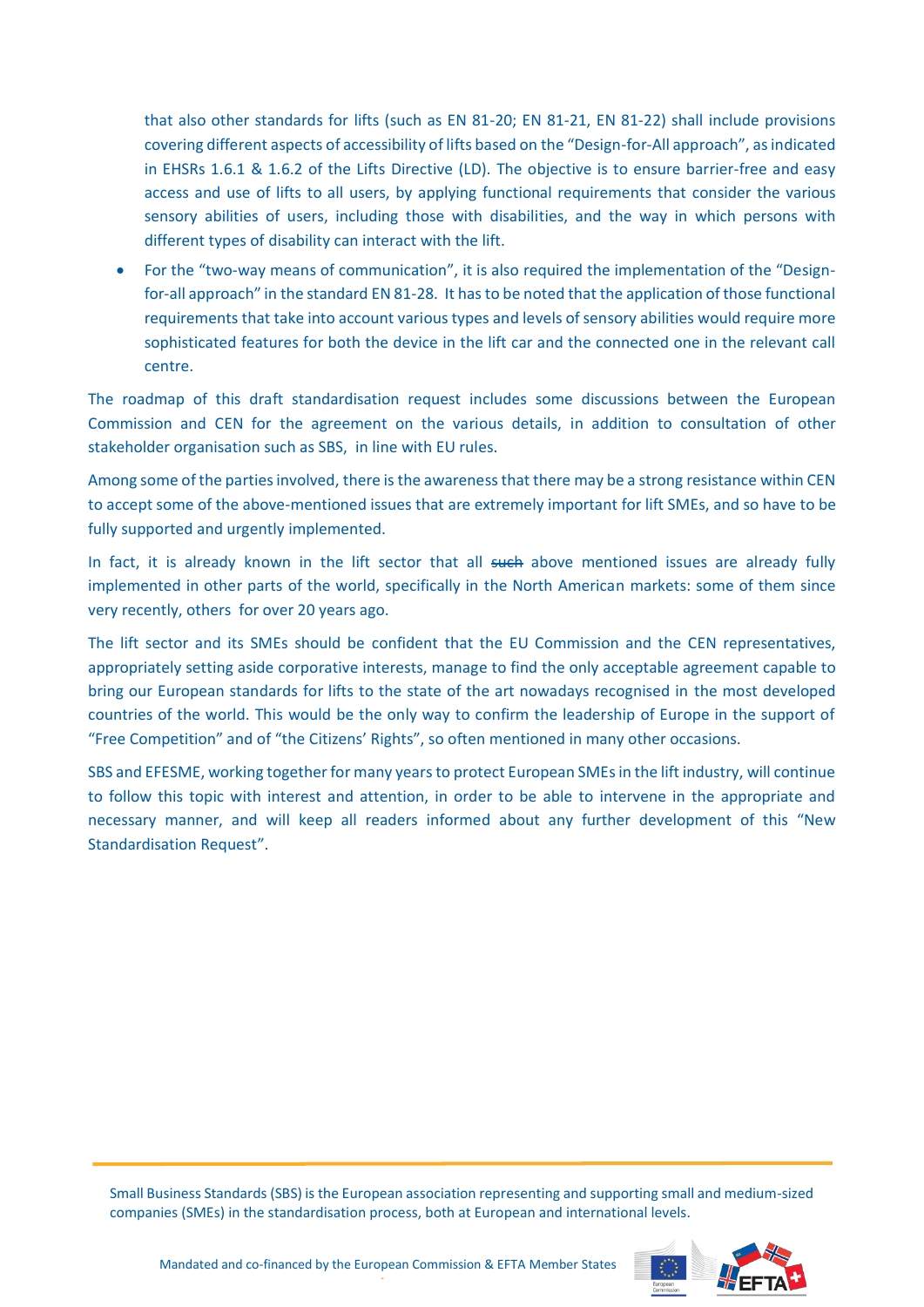

# **EXCERPT FROM ANNEX I**

### **List of existing standards to be revised and list of draft standards to be completed referred to in Article 1**

# **Table 1. List of existing standards to be revised**

|     | Reference information                                                                                                                                                                                             |  |  |
|-----|-------------------------------------------------------------------------------------------------------------------------------------------------------------------------------------------------------------------|--|--|
|     | EN 81-21                                                                                                                                                                                                          |  |  |
| 1.  | Safety rules for the construction and installation of lifts - Lifts for the transport of persons and goods -<br>Part 21: New passenger and goods passenger lifts in existing building                             |  |  |
|     | EN 81-22                                                                                                                                                                                                          |  |  |
| 2.  | Safety rules for the construction and installation of lifts - Lifts for the transport of persons and goods -<br>Part 22: Electric lifts with inclined path                                                        |  |  |
|     | EN 81-28                                                                                                                                                                                                          |  |  |
| 3.  | Safety rules for the construction and installation of lifts – Lifts for the transport of persons and goods –<br>Part 28: Remote alarm on passenger and goods passenger lifts                                      |  |  |
|     | EN 81-58                                                                                                                                                                                                          |  |  |
| 4.  | Safety rules for the construction and installation of lifts - Examination and tests - Part 58: Landing doors<br>fire resistance test                                                                              |  |  |
|     | EN 81-70                                                                                                                                                                                                          |  |  |
| 5.  | Safety rules for the construction and installations of lifts - Particular applications for passenger and good<br>passengers lifts - Part 70: Accessibility to lifts for persons including persons with disability |  |  |
|     | EN 81-71                                                                                                                                                                                                          |  |  |
| 16. | Safety rules for the construction and installation of lifts - Particular applications to passenger lifts and<br>goods passenger lifts - Part 71: Vandal resistant lifts                                           |  |  |
|     | <b>EN 81-72</b>                                                                                                                                                                                                   |  |  |
| 7.  | Safety rules for the construction and installation of lifts – Particular applications for passenger and goods<br>passenger lifts - Part 72: Firefighters lifts                                                    |  |  |
|     | EN 81-73                                                                                                                                                                                                          |  |  |
| 8.  | Safety rules for the construction and installation of lifts – Particular applications for passenger and goods<br>passenger lifts - Part 73: Behaviour of lifts in the event of fire                               |  |  |
|     | EN 81-77                                                                                                                                                                                                          |  |  |
| 9.  | Safety rules for the construction and installations of lifts – Particular applications for passenger and goods<br>passenger lifts - Part 77: Lifts subject to seismic conditions                                  |  |  |